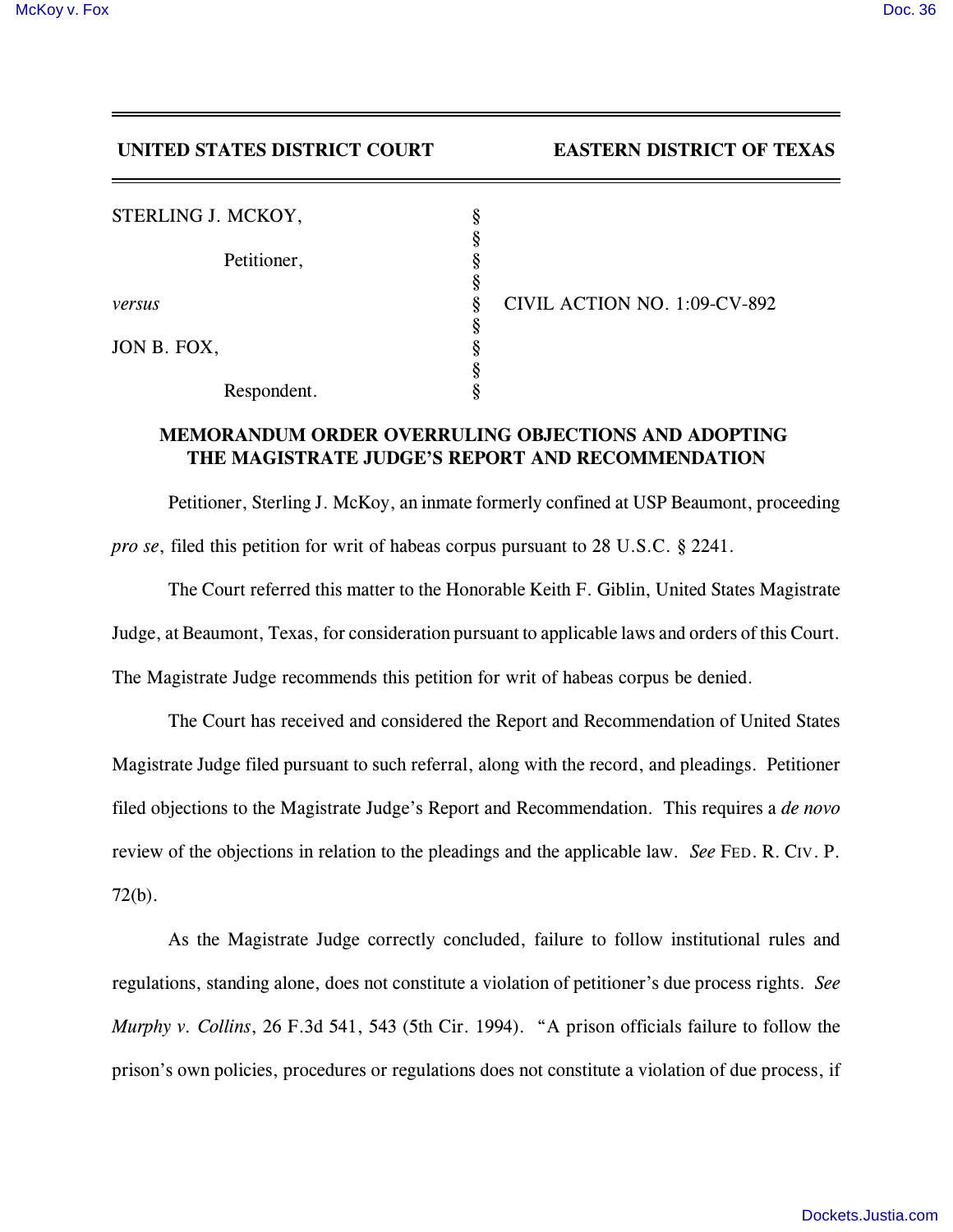constitutional minima are nevertheless met." *Myers v. Klevenhagen*, 97 F.3d 91, 94 (5th Cir. 1996). As the *Wolff* requirements were met in this case, this claim is without merit.

Finally, in reviewing administrative actions where a liberty interest is implicated, the Court must uphold administrative decisions unless they are arbitrary and capricious. *Stewart v. Thigpen*, 730 F.2d 1002, 1005 (5th Cir. 1984). Federal Courts will not review a disciplinary hearing officer's factual findings *de novo*; instead the courts will only consider whether the decision is supported by "some facts" or by "a modicum of evidence." *Superintendent, Massachusetts Correctional Institution v. Hill*, 472 U.S. 445, 454-55, 105 S.Ct. 2768, 86 L.Ed.2d 356 (1985); *Gibbs v. King*, 779 F.2d 1040, 1046 (5th Cir. 1986), *cert. denied*, 476 U.S. 1117, 106 S.Ct. 1975, 90 L.Ed.2d 659 (1986). "Prison disciplinary proceedings are overturned only where no evidence in the record supports the decision." *Broussard v. Johnson*, 253 F.3d 874, 877 (5th Cir. 2001). In this case, there was some evidence to support the factual findings of the disciplinary hearing officer. As outlined in the Report and Recommendation of the United States Magistrate Judge, the hearing officer stated he relied upon the reporting officer's eyewitness statement and observations and found them more credible that petitioner's defense. The hearing officer's determination appears to be a reasonable conclusion of the evidence presented. The Court finds that the hearing was not arbitrary and capricious and this credibility determination will not be disturbed.

## **ORDER**

Accordingly, petitioner's objections are **OVERRULED**. The findings of fact and conclusions of law of the Magistrate Judge are correct, and the report of the Magistrate Judge is